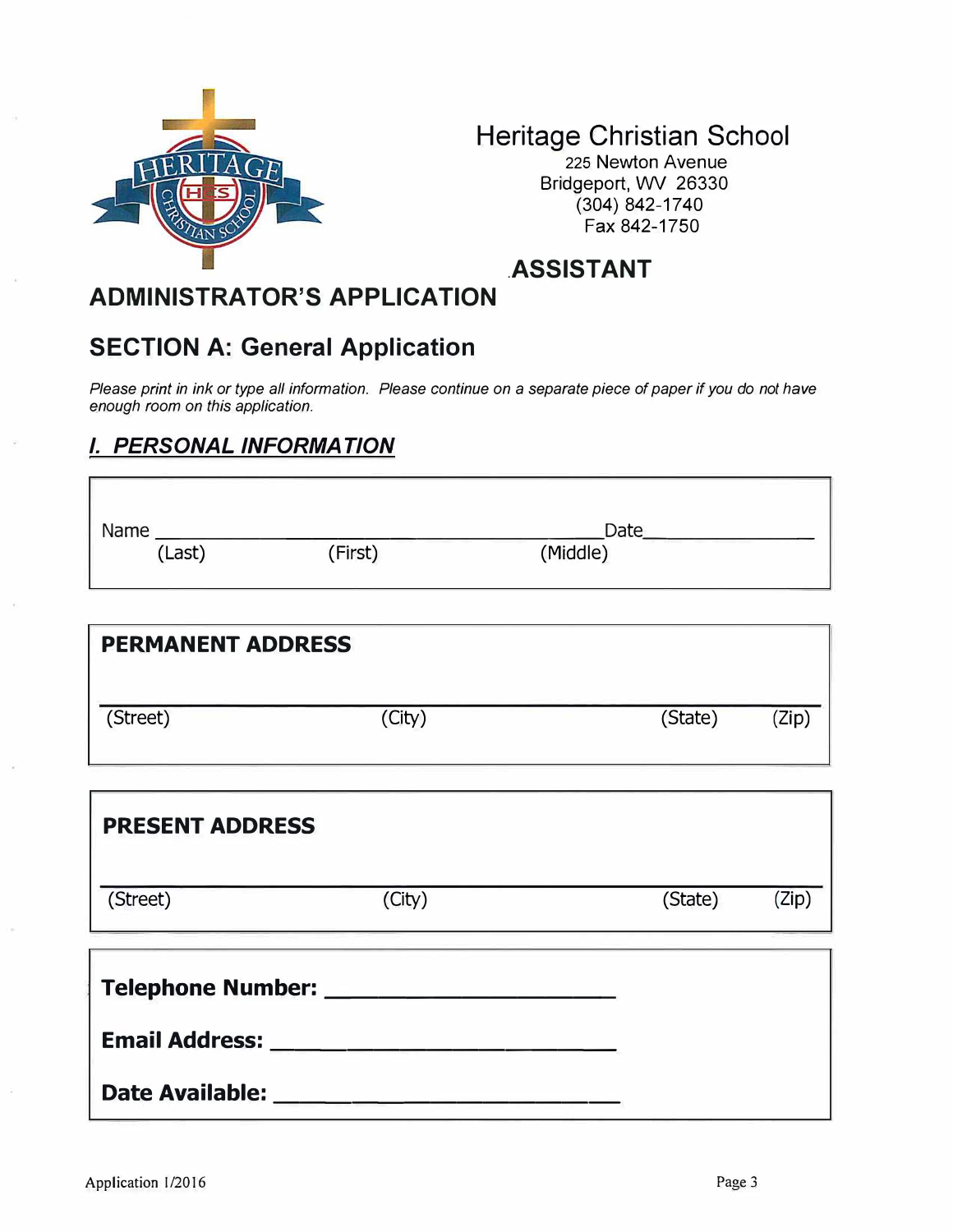*Employment at HCS is open to qualified individuals who are Christians of good character, without regard or reference to race, biological gender, national or ethnic origin, color, age, or disability. HCS is a religious ministry, permitted to discriminate on the basis of religion. All prospective and current employees must agree with Heritage Christian School's mission statement, and they must be willing to conduct their lives in conformity with the school's statement offaith and the school's declaration and agreement to ethical and moral integrity.* 

#### **II. EDUCATION**

List all the educational institutions attended beyond high school in chronological order. Indicate whether credit hours earned are semester or quarter hours, as well as those that are graduate hours.

| <b>NAME OF INSTITUTION</b> | <b>LOCATION</b> | <b>DEGREE/</b><br><b>PROGRAM</b> | <b>GPA</b> |
|----------------------------|-----------------|----------------------------------|------------|
|                            |                 |                                  |            |
|                            |                 |                                  |            |
|                            |                 |                                  |            |
|                            |                 |                                  |            |

#### **III. EXPERIENCE**

#### A. Work experience other than educational

| <b>EMPLOYER &amp; LOCATION</b> | <b>POSITION &amp; TYPE OF WORK</b> | <b>DATES &amp; REASONS FOR</b><br><b>LEAVING</b> |
|--------------------------------|------------------------------------|--------------------------------------------------|
|                                |                                    |                                                  |
|                                |                                    |                                                  |
|                                |                                    |                                                  |
|                                |                                    |                                                  |
|                                |                                    |                                                  |
|                                |                                    |                                                  |
|                                |                                    |                                                  |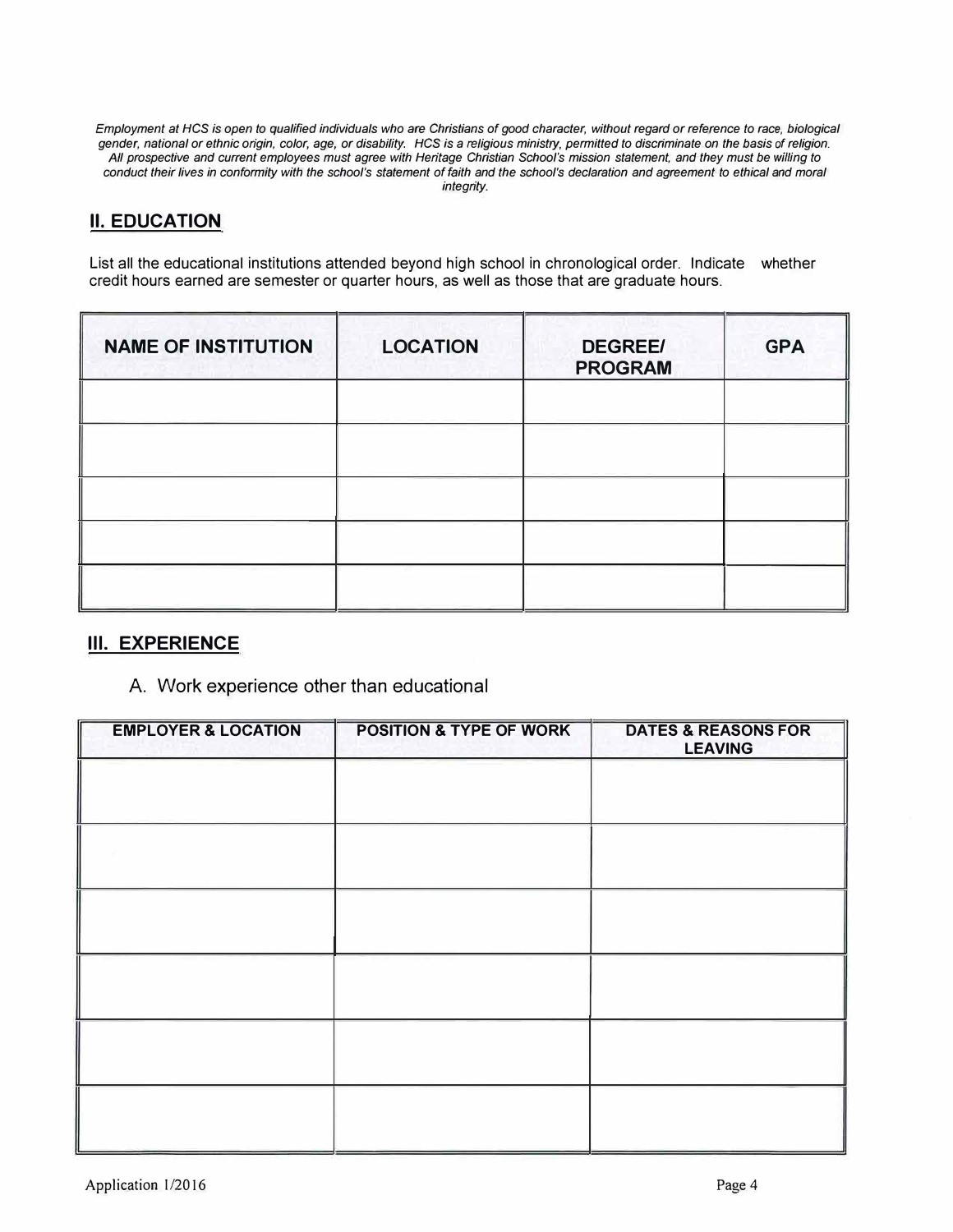| A. Present employer                                                                                                                                                                                                                                                                                                                                                                                                                                                                                                    |                         |  |  |  |
|------------------------------------------------------------------------------------------------------------------------------------------------------------------------------------------------------------------------------------------------------------------------------------------------------------------------------------------------------------------------------------------------------------------------------------------------------------------------------------------------------------------------|-------------------------|--|--|--|
|                                                                                                                                                                                                                                                                                                                                                                                                                                                                                                                        | Phone <u>expression</u> |  |  |  |
|                                                                                                                                                                                                                                                                                                                                                                                                                                                                                                                        |                         |  |  |  |
| Why do you desire to make a change from your present position?                                                                                                                                                                                                                                                                                                                                                                                                                                                         |                         |  |  |  |
| B. Please explain if you have ever been fired from any position.                                                                                                                                                                                                                                                                                                                                                                                                                                                       |                         |  |  |  |
| C. Have you ever used illegal drugs?                                                                                                                                                                                                                                                                                                                                                                                                                                                                                   | yes<br>no               |  |  |  |
| If yes, please explain example and the state of year and the state of year and the state of years and the state of years and the state of years and year and year and year and year and year and year and year and year and ye<br>D. Have you ever been arrested for convicted of or pled guilty or no contest to a crime<br>(including DUI or worthless checks) other than a routine traffic violation? If you are in<br>doubt, be sure to include.<br>$yes$ $\Box$ no<br>If yes, provide the following:<br>Charge(s) |                         |  |  |  |

\*Note: *A criminal background check* is *required by Heritage Christian School and will be conducted on individuals recommended for employment. A conviction will not necessarily prevent you from being selected. Our policy requires applicants to answer questions truthfully.* **Any false statements will make you ineligible for employment.**

### **IV. Special Qualifications**

A. Check if you have special interest, training, or experience in any of the following:

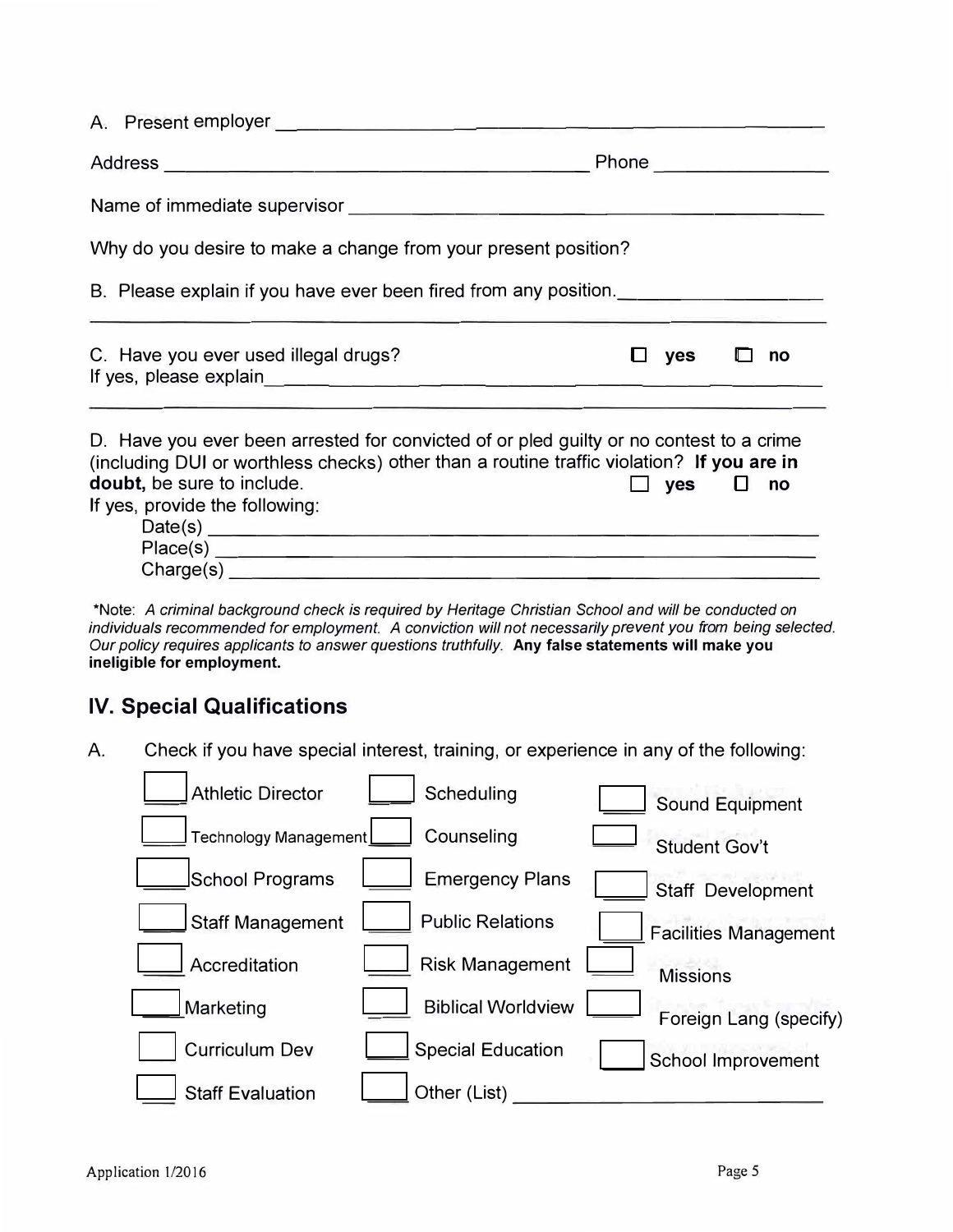#### **V. CHRISTIAN EXPERIENCE**

- A. Give your own definition of a Christian.
- B. What kind of assurance have you had that Christ is your personal Lord and Savior and for how long?
- C. Give a brief account of your Christian experience
- D. Briefly describe your present relationship with the Lord.
- E. What is your denominational preference?
- F. In what church are you an active member/participant?
- G. What Christian activities or services have you been involved with since becoming a Christian? (Example: Sunday school teacher, vacation Bible school, youth group, etc.)
- H. What does your personal study of the Bible consist of now?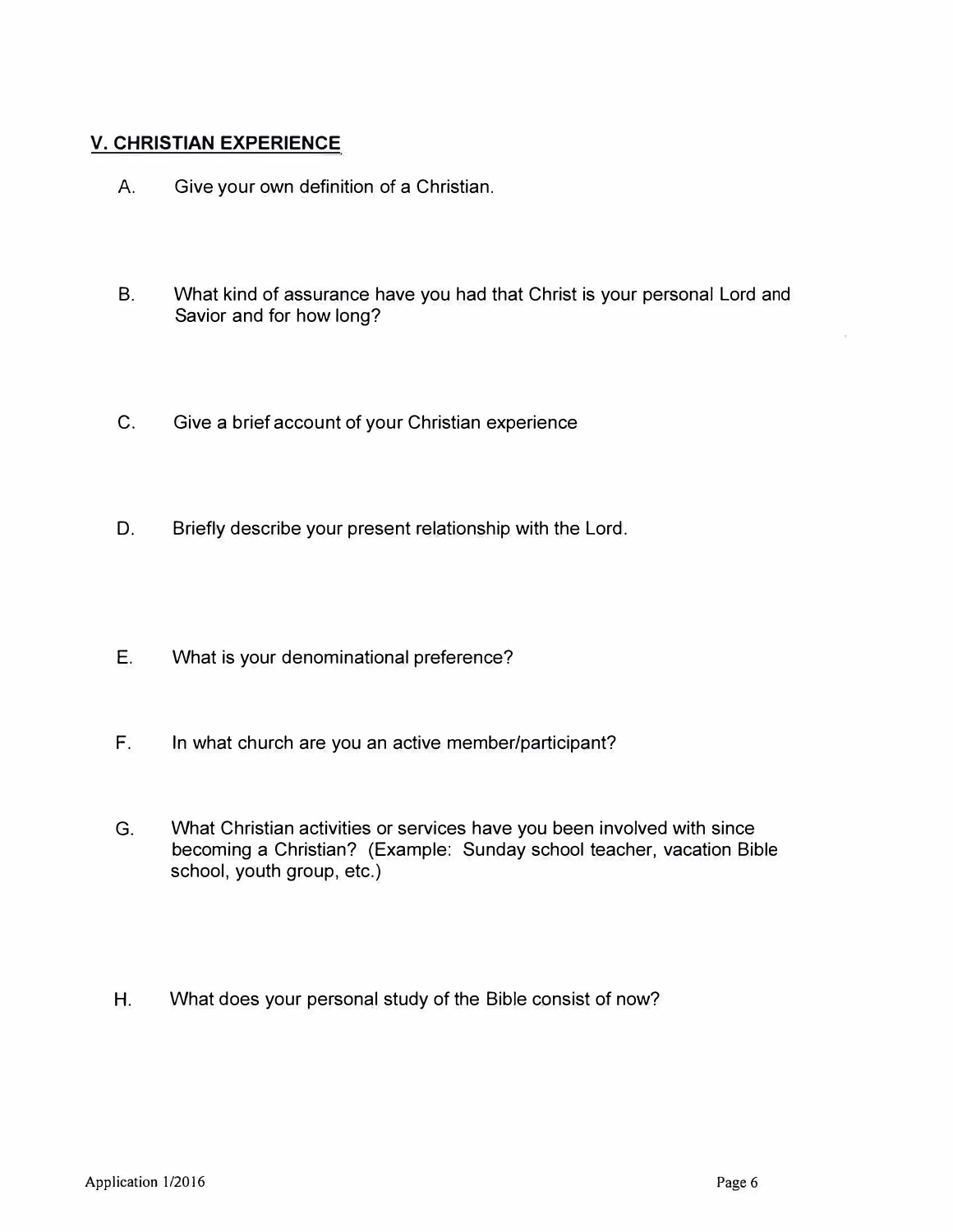#### **VIII. PERSONAL VIEWS**

A. What is your response to the statement that the Bible is the only inspired and infallible word of God, and our final authority in all matters of faith, truth, and conduct?

B. What are your views about incorporating religious instruction into our courses?

C. What do you believe about the origin of the earth and mankind?

 $\mathcal{A}$ 

D. What do you consider to be the function of the Christian school and the distinctive characteristics of its educational practice?

E. How do you rate yourself as a disciplinarian?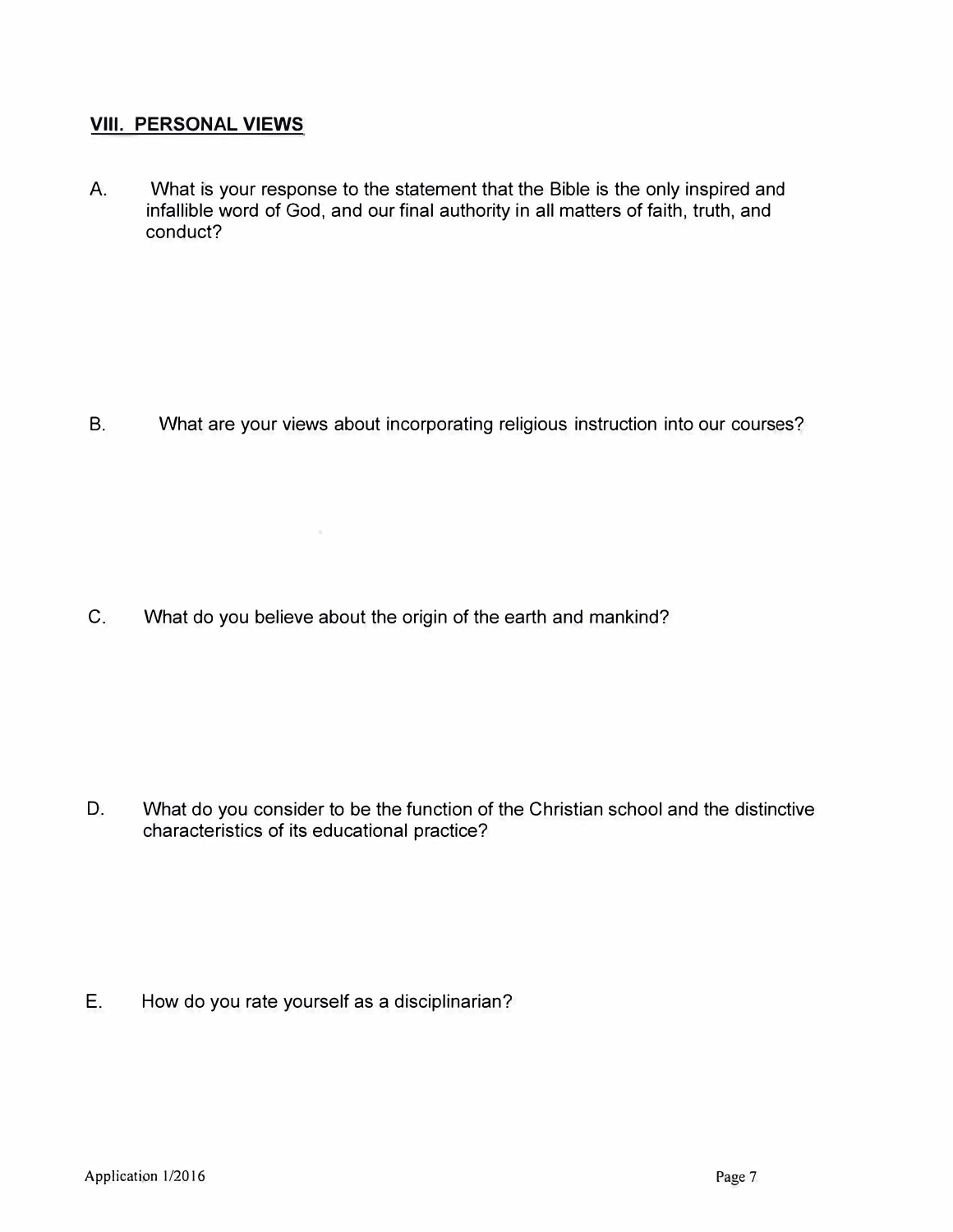F. In what ways is the Lord leading you specifically into Christian service?

G. What is your attitude toward working with those of other races, and denominational beliefs?

H. What is your attitude and practice, as a Christian, toward such areas as liquor, drugs, tobacco, and matters of recreation and entertainment?

I. If married, what is your spouse's attitude toward your becoming involved in the demanding ministry of a Christian school?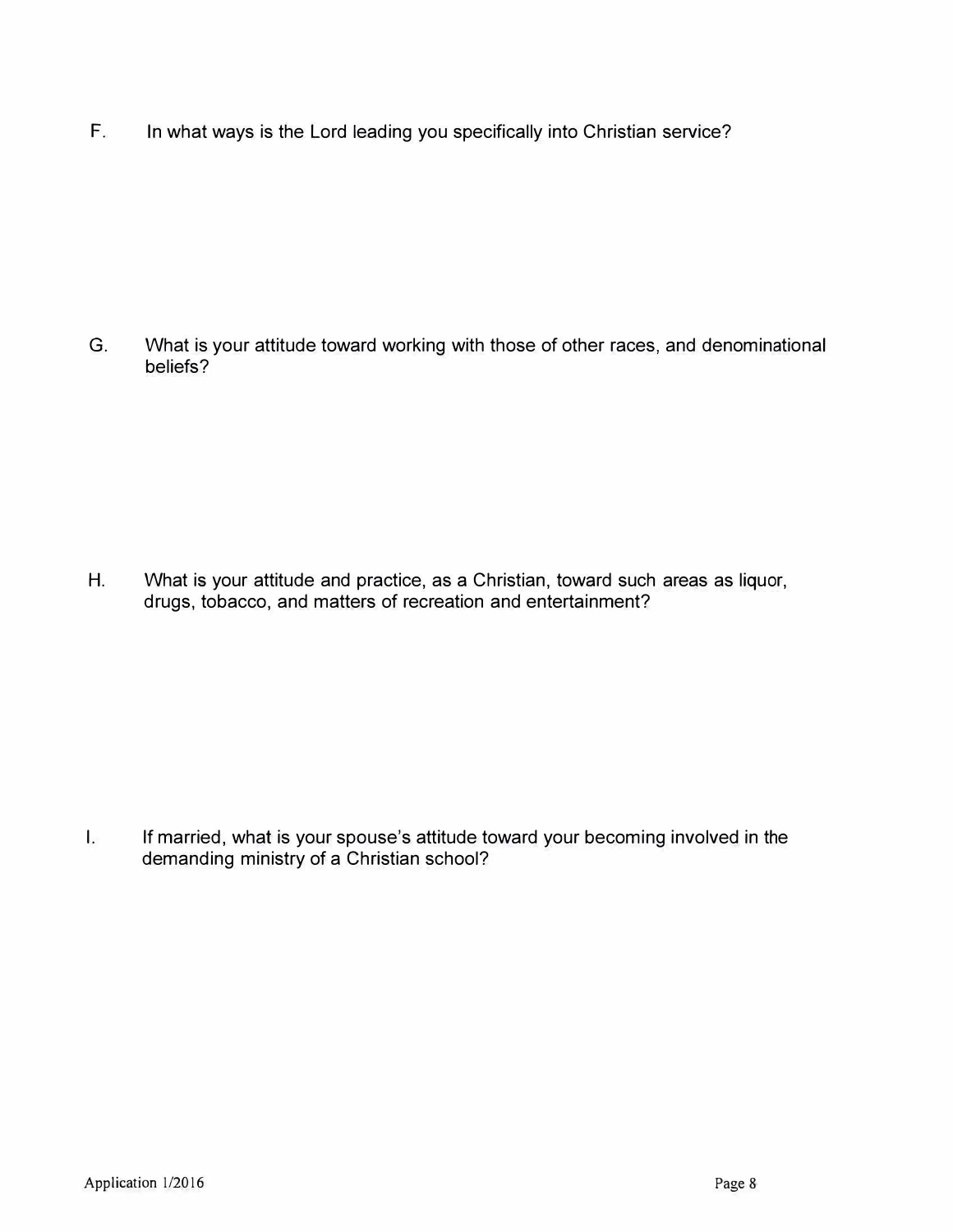## **REFERENCES**

You will need to sign the **Reference Release Form** that is attached and return it with this application.

A. List below those references who can testify to your character and/or teaching ability:

|                                            | 2. Professional - someone who has supervised your work                        |
|--------------------------------------------|-------------------------------------------------------------------------------|
|                                            |                                                                               |
|                                            |                                                                               |
|                                            |                                                                               |
|                                            |                                                                               |
|                                            | 3. Christian Friend - a non-relative who has known you for a number of years. |
|                                            |                                                                               |
| 4. Professional - a professional colleague |                                                                               |
|                                            |                                                                               |
|                                            |                                                                               |

B. Does anyone on the Board or staff of Heritage Christian School have a personal knowledge of your character or teaching ability? Name ----------------------------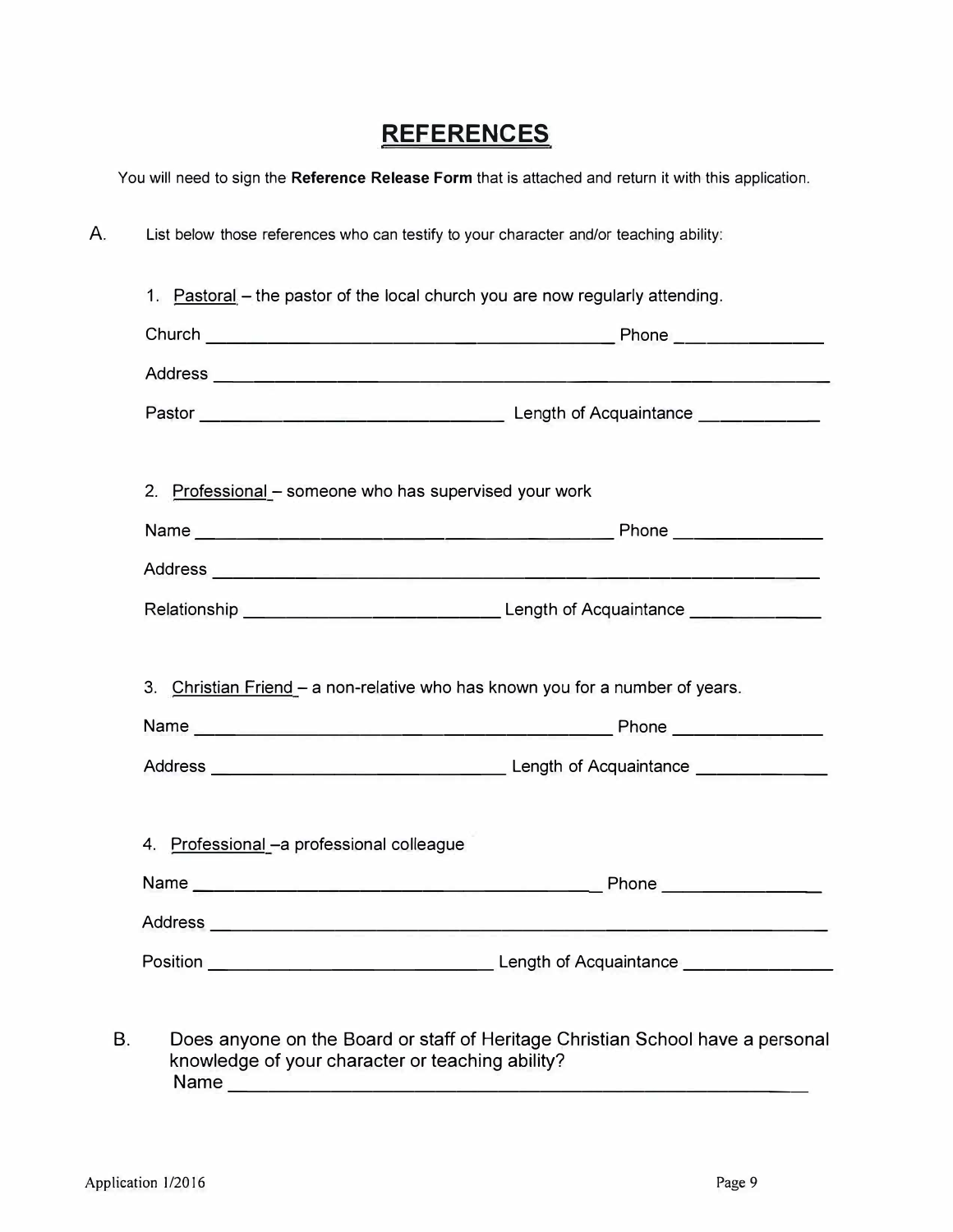# **SECTION B: Educational Experience Specific Information**

### **I. Education**

| <b>TOTAL</b><br><b>CREDITS IN:</b> | SEM.<br><b>HOURS</b> | QTR.<br><b>HOURS</b> |                                  | SEM.<br><b>HOURS</b> | QTR.<br>HOURS |
|------------------------------------|----------------------|----------------------|----------------------------------|----------------------|---------------|
| Bible &<br>Theology                |                      |                      | Christian<br>School<br>Education |                      |               |
| Education                          |                      |                      | Church<br>Education              |                      |               |
| Major                              |                      |                      | Minor                            |                      |               |
| Administration                     |                      |                      |                                  |                      |               |

- A. Please note any other formal or informal Bible training you have received:
- B. Describe what a Christian Philosophy of Education means to you.

### **II. Teaching Experience**

A. List all of your teaching experience in chronological order and indicate which are Christian Schools.

| <b>School System &amp;</b><br>Location | <b>Grades AND/OR</b><br>subjects taught | Dates & reasons for<br>leaving |
|----------------------------------------|-----------------------------------------|--------------------------------|
|                                        |                                         |                                |
|                                        |                                         |                                |
|                                        |                                         |                                |
|                                        |                                         |                                |
|                                        |                                         |                                |
|                                        |                                         |                                |
|                                        |                                         |                                |
|                                        |                                         |                                |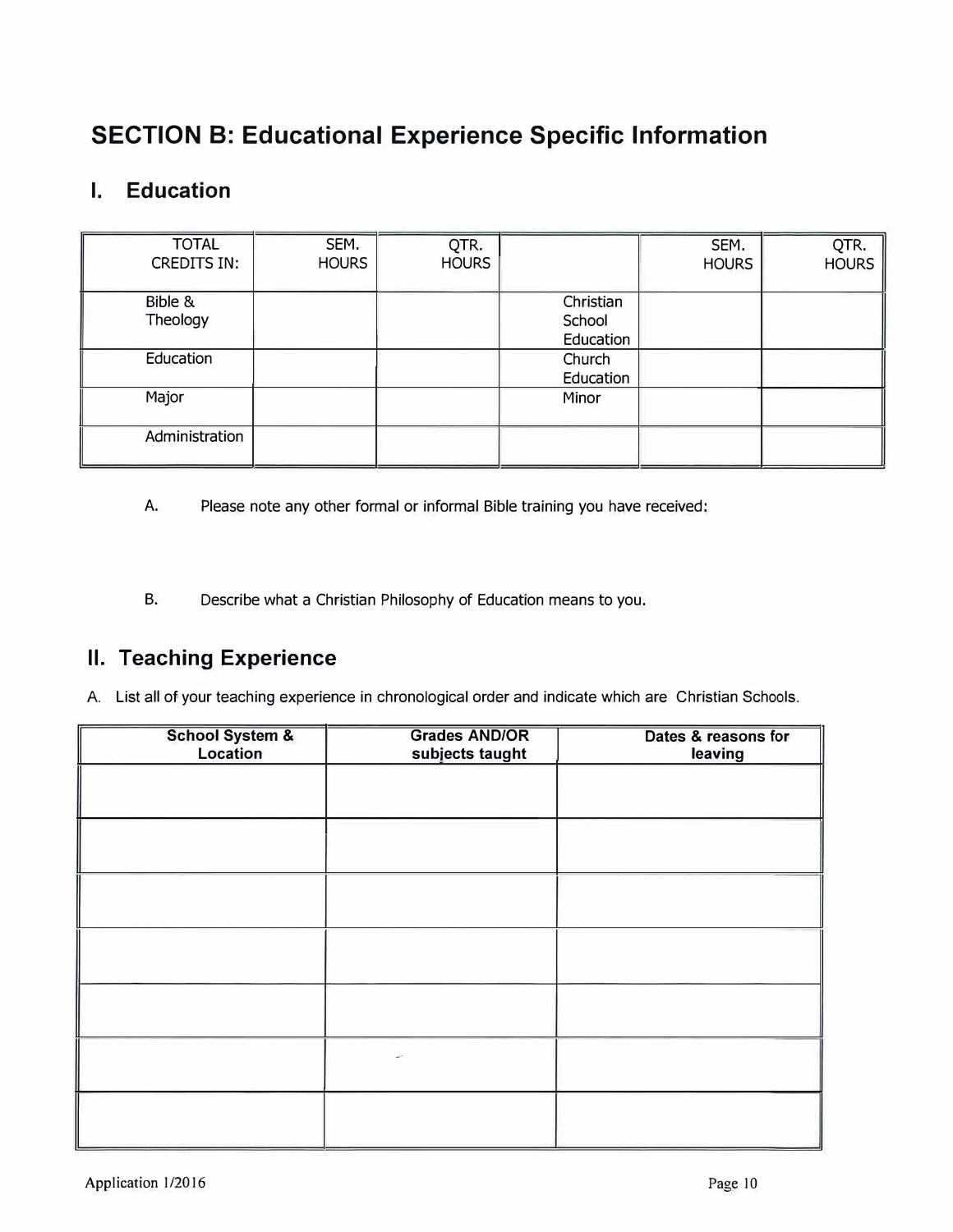### **Ill. Administrative/ Supervisory Experience**

A. List all of your administrative or supervisory experience in chronological order and indicate which are Christian Schools. (Examples: Asst. Principal, Grade Coordinator, Dept. Chairman, etc.)

| School System &<br>Location | <b>Position</b> | Dates & reasons for<br>leaving |
|-----------------------------|-----------------|--------------------------------|
|                             |                 |                                |
|                             |                 |                                |
|                             |                 |                                |
|                             |                 |                                |
|                             |                 |                                |
|                             |                 |                                |
|                             |                 |                                |
|                             |                 |                                |

## **III. TEACHING & ADMINISTRATIVE CREDENTIALS OR CERTIFICATES**

**(Please provide a copy of your valid certificate)** 

## **V. SPECIAL QUALIFICATIONS**

- A. List any and job related professional organizations to which you belong.
- B. Why do you want to be a Christian School Administrator?
- C. How can you contribute to the God-permeated Christ-centered environment of Heritage Christian School?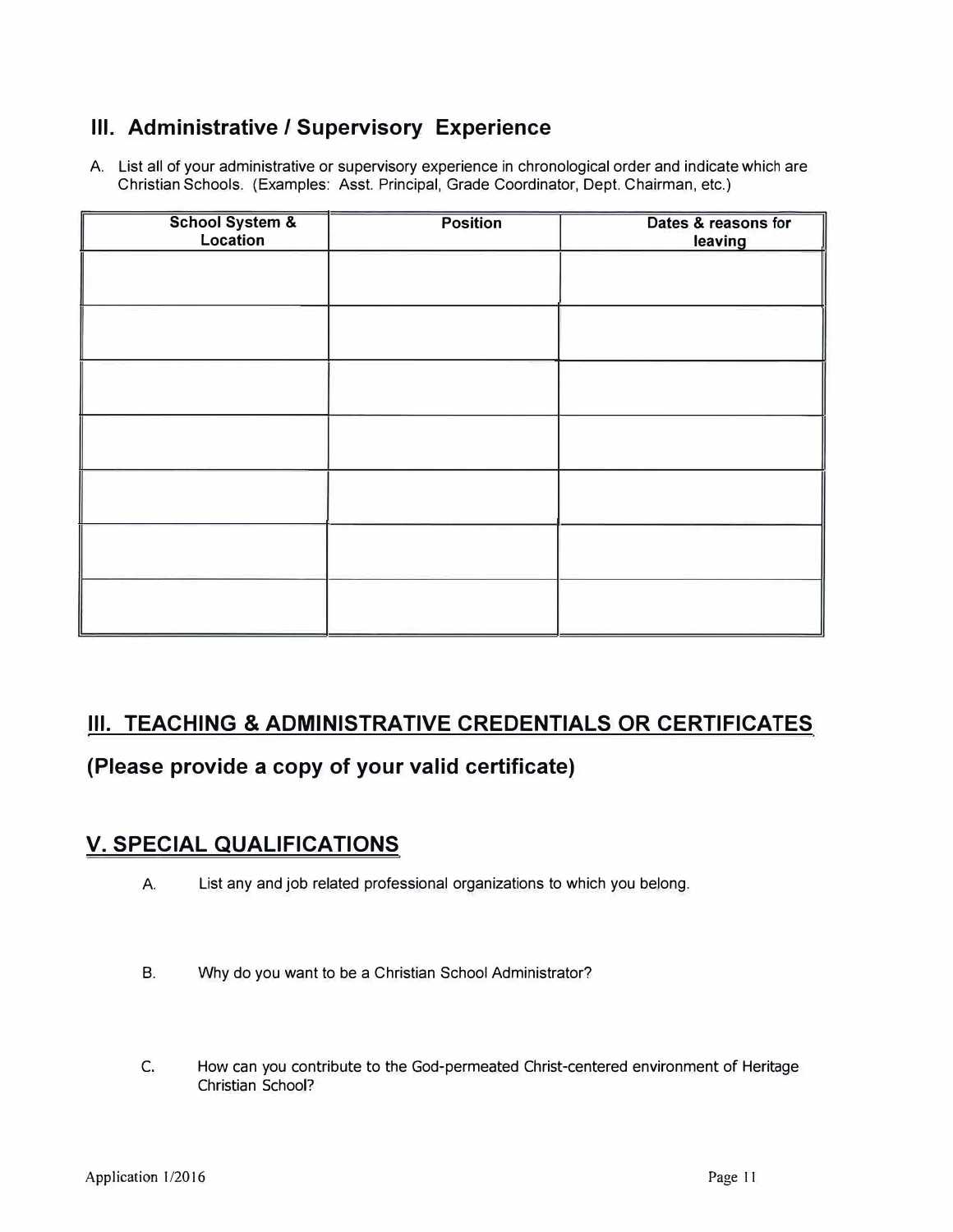## **APPLICANT'S CERTIFICATION AND AGREEMENT**

I understand that Heritage Christian School, Inc. does not discriminate in its employment practices against any person because of race, color, national or ethnic origin, gender, age, or disability.

I hereby certify that the facts set forth in this initial application are true and complete to the best of my knowledge. I understand that discovery of falsification of any statement or a significant omission of fact may prevent me from being hired, or if hired, may subject me to immediate dismissal regardless of the time elapsed before discovery. If I am released under these circumstances, I further understand that I will be paid and receive benefits only through the day of release.

I authorize Heritage Christian School, Inc. to thoroughly interview the primary references which I have listed, any secondary references mentioned through interviews with primary references, or other individuals who know me and have knowledge regarding my testimony and work record. I also authorize the school to thoroughly investigate my work records, my educational preparation, and other matters related to my suitability for the position.

I authorize references and my former employers to disclose to the school any and all employment records, performance reviews, letters, reports, and other information related to my life and employment, without giving me prior notice of such disclosure.

In addition, I hereby release the Heritage Christian School Inc., my former employers, references, and all other parties from any and all claims, demands, or liabilities arising out of or in any way related to such investigation or disclosure.

I waive the right to ever personally view any references given to Heritage Christian School, Inc.

Since I will be working with children, I understand that I must submit to a fingerprint check by the FBI and possibly other federal and state authorities. I agree to fully cooperate in providing and recording as many sets of my fingerprints as are necessary for such an investigation. I authorize Heritage Christian School, Inc. to conduct a criminal records check.

I understand and agree that any offer of employment that I may receive from the school is conditioned upon the receipt of background information, including criminal background information. The school may refuse employment or terminate conditional employment if the school deems any background information unfavorable or that it could reflect adversely on the school or on me as a Christian role model.

I understand that this is only an application for employment and that no employment contract is being offered at this time.

I certify that I have carefully read and do understand the above statements.

Signature of Applicant Date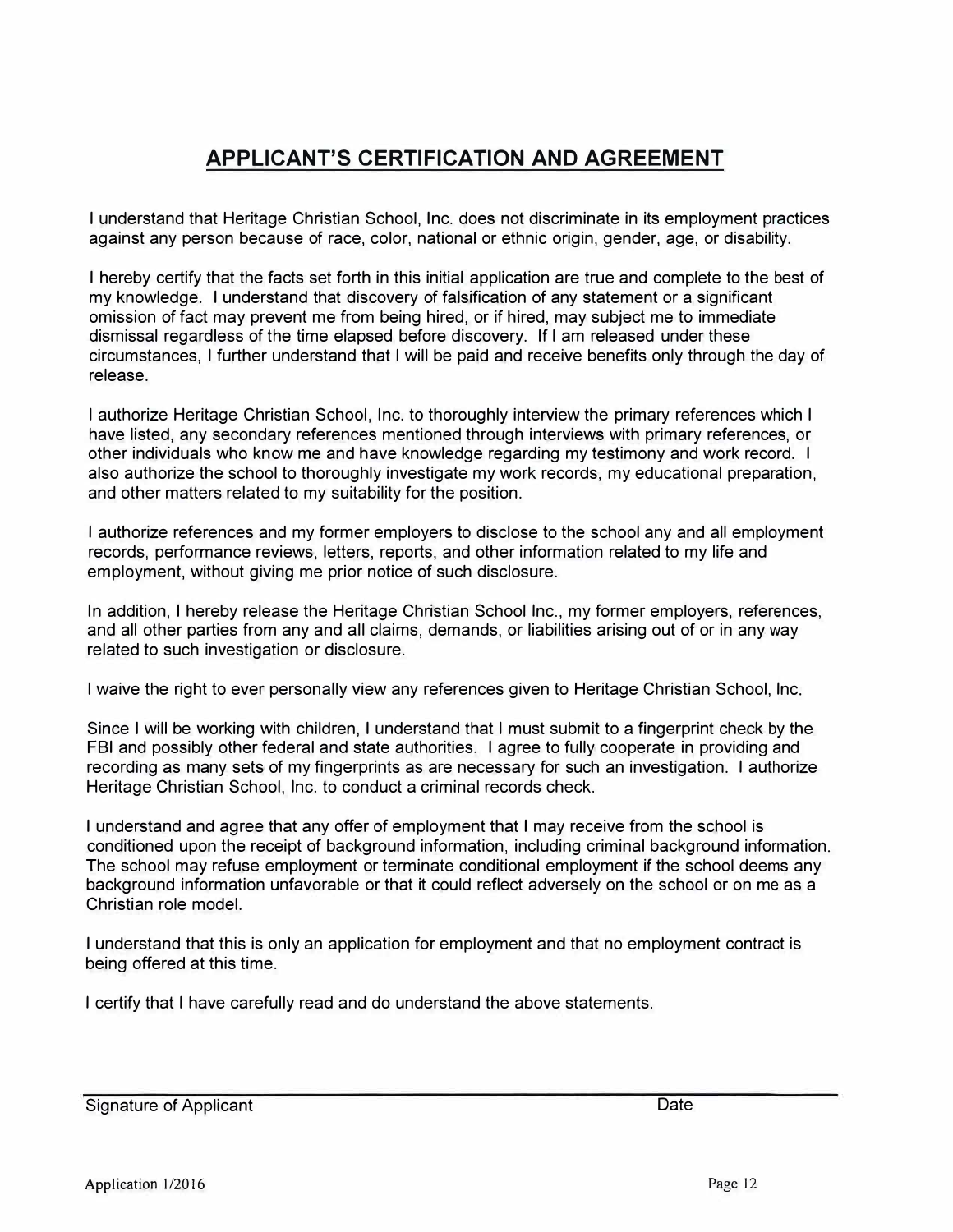# **HERITAGE CHRISTIAN SCHOOL, INC.**

## **Authorization To Release Reference Information**

I have made application for a position as a **Exercise 2** with Heritage Christian School, Inc. I have authorized the school to thoroughly investigate references, work records, evaluations, education, and other matters related to my suitability for employment.

I authorize references and my former employers to disclose to the school any and all employment records, performance reviews, letters, reports, and other information related to my life and employment, without giving me prior notice of such disclosure.

In addition, I hereby release the Heritage Christian School, Inc. my former employers, references, and all other parties from any and all claims, demands, or liabilities arising out of or in any way related to such investigation or disclosure.

I waive the right to ever personally view any references given to Heritage Christian School, Inc.

I certify that I have carefully read and do understand the above statements.

Applicant's Name (Print)

Applicant's Signature

Applicant's Social Security Number

**Date**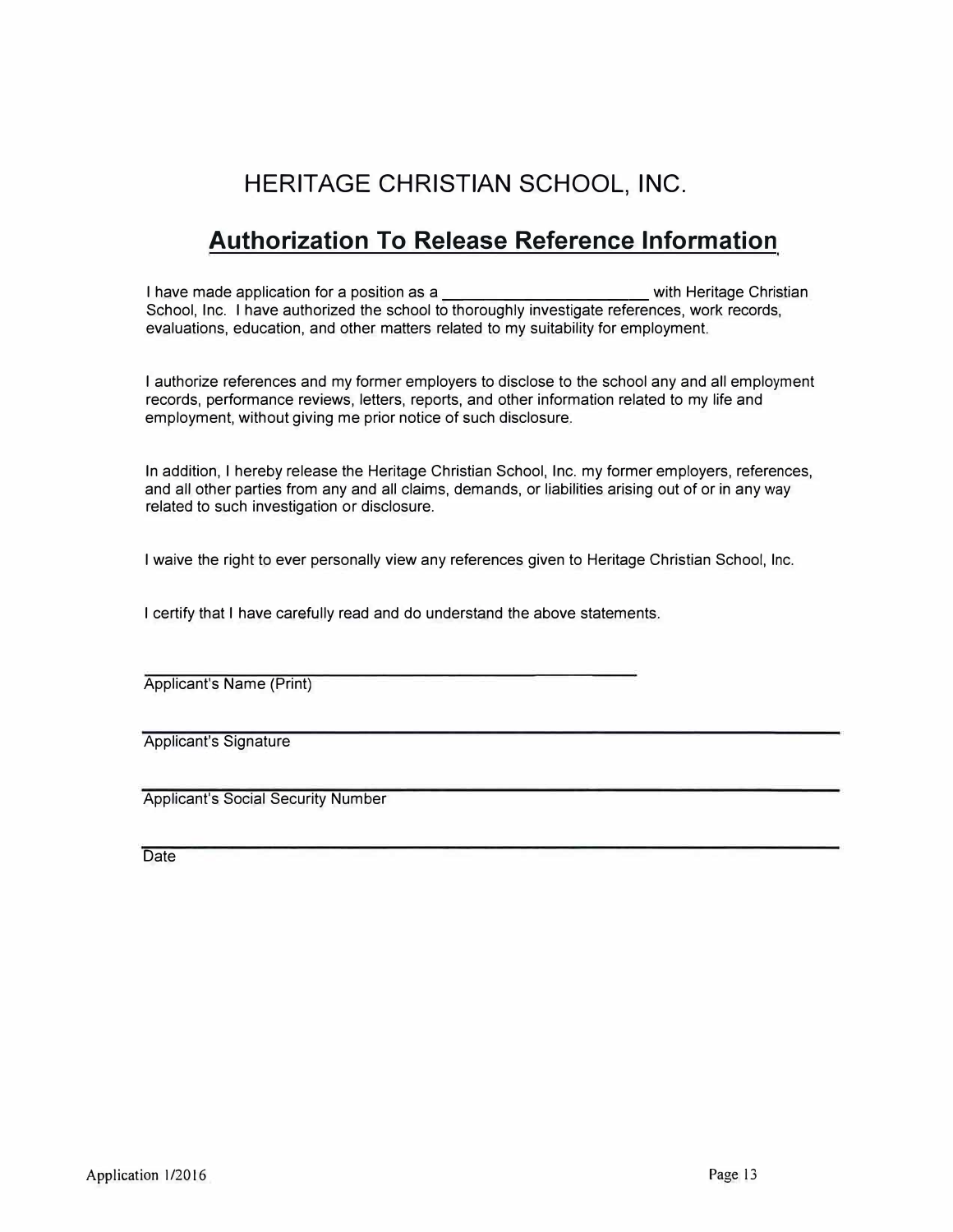## **HERITAGE CHRISTIAN SCHOOL, INC. CHRISTIAN CONCILIATION AGREEMENT**

"The parties to this agreement are Christians and believe that the Bible commands them to make every effort to live at peace and to resolve disputes with each other in private or within the Christian community in conformity with the Biblical injunctions of I Cor. 6: 1-8, Matt. 5:23-24, and Matt. 18: 15-20. Therefore, the parties agree that any claim or dispute arising out of, or related to, this agreement or to any aspect of the school relationship, including claims under federal, state, and local statutory or common law, the law of contract, and law of tort, shall be settled by biblically based mediation. If the resolution of the dispute and reconciliation do not result from mediation, the matter shall then be submitted to an independent and objective arbitrator for binding arbitration.

The parties agree for the arbitration process to be conducted in accordance with the Christian conciliation Rules of Procedure contained in the Peacemaker ministries booklet *Guidelines for Christian Conciliation.* Consistent with these rules, each party to the agreement shall agree to the selection of the arbitrator. The parties agree that if there is an impasse in the selection of the arbitrator, the Institute for Christian Conciliation (hereafter ICC), a division of Peacemaker Ministries of Billings, Montana (406-256-1583), shall be asked to provide the name of a qualified person who will serve in that capacity. Consistent with the rules of procedure, the arbitrator shall issue a written opinion within a reasonable time.

The parties acknowledge that the resolving of conflicts requires time and financial resources. In an effort to fully encourage and implement a biblically faithful process, Heritage Christian School, Inc., agrees to pay all fees and expenses, which may be required by the mediator, case administrator, and/or arbitrator, related to such proceeding. The issue of final responsibility for such costs will be an agreed issue for consideration or determination in the mediation or arbitration. The parties agree they will endeavor to exchange information with each other and present the same at any mediation, or, if to arbitration pursuant to the ICC Rules of Procedure, with the intent to minimize costs and delays to the parties. They will seek to cooperate with each other and may request the mediator, case administrator, and/or arbitrator to direct and guide the preparation process so as to reasonably limit the amount of fact-finding, investigation, and discovery by the parties to that which is reasonably necessary for the parties to understand each other's issues and positions, and to prepare the matter for submission to the mediator and/or arbitrator to inform the mediator and/or arbitrator. In addition, the parties agree that in the event of an arbitration, they will use a single arbitrator who is experienced in the relevant area of law and familiar with biblical principles of resolving conflict.

The parties agree that these methods shall be the sole remedy for any controversy or claim arising out of the school relationship or this agreement and expressly waive their right to file a lawsuit against each another in any civil court for such disputes, including any class action proceeding, except to enforce a legally binding arbitration decision. The parties acknowledge that by waiving their legal rights to file a lawsuit to resolve any dispute between them, they are not waiving their right to employ legal counsel at their own expense to assist them in any phase of the process."

Signature of Applicant

Date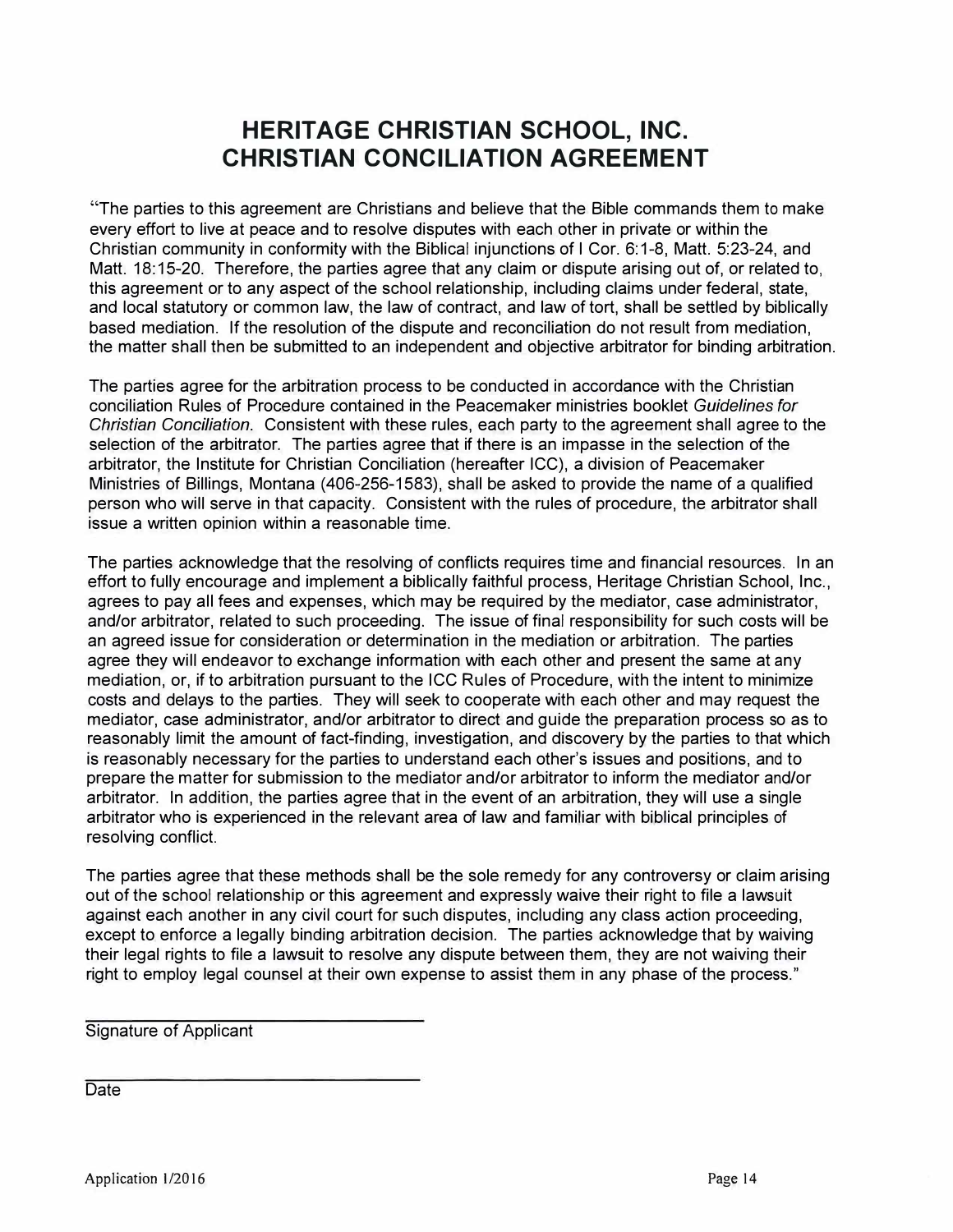# **Applicant Declaration of Ethical and Moral Integrity**

As an applicant for a position at Heritage Christian School, and its ministries, I (print name)

recognize, understand, and adhere to the moral and ethical standards and mandates of said school. I further declare that with regard to my personal, moral, and ethical character and conduct as of this date, I am not, nor have been in the past engaged in inappropriate conduct toward minors, nor do I have inclinations toward such conduct.

Inappropriate conduct includes the following: homosexuality, verbal, physical or sexual abuse as defined by Scripture and state law. I do declare that the above statement is factual and true. By affixing my signature, I declare that I meet the moral and ethical standards of Heritage Christian School.

Applicant's signature \_\_\_\_\_\_\_\_\_\_\_\_\_\_\_\_\_\_\_ \_

 $Date$   $\overline{\phantom{a}}$ 

Administrator's signature after discussing the form with applicant:

Date \_\_\_\_\_\_\_\_\_\_\_\_\_\_\_\_\_\_\_\_\_\_\_\_\_ \_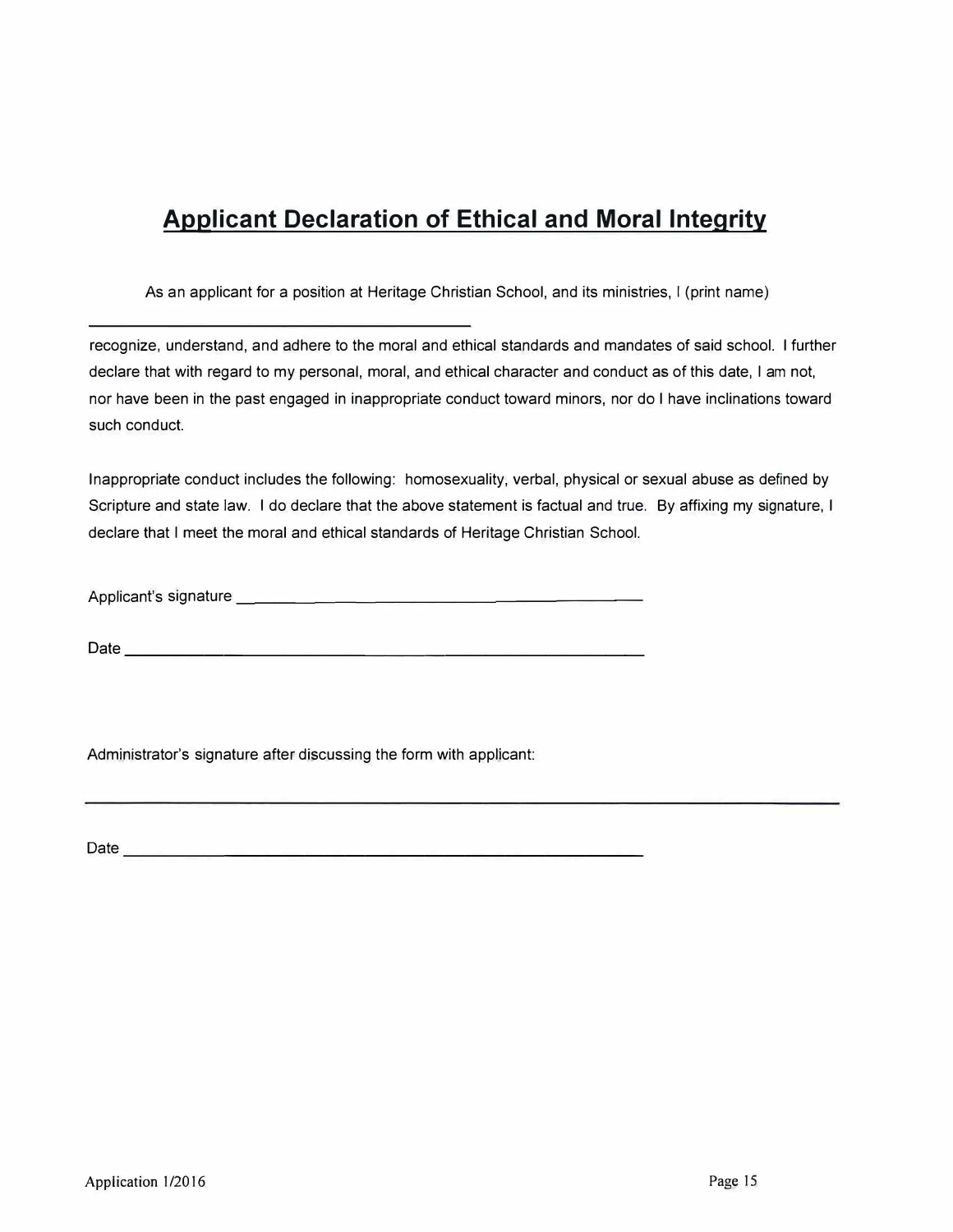## **Heritage Christian School STATEMENT OF FAITH**

**Section 1 - The Scriptures Inspired.** The Bible is the only inspired Word of God, a revelation from God to man, the infallible rule of faith and conduct, and is superior to conscience and reason, but not contrary to reason. (2 Tim. 3:15-17; 1 Peter 1:23-25; Heb. 4:12)

**Section 2 - The One True Godhead.** The triune Godhead is comprised of three (3) separate and distinct personalities, The Father, The Son, and The Holy Spirit, who are eternally self-existent, self-revealed and function as one entity. Jesus Christ, who is God manifested in the flesh, is the second member of the Godhead, co-equal and co-eternal with The Father and The Holy Spirit.

**Section 3 - Man, His Fall and Redemption.** Man was created good and upright, for God said, "Let us make man in Our image, after Our likeness." But, man, by voluntary transgression, fell and his only hope of redemption is in Jesus Christ the Son of God (Genesis 1:26-31, 3:1-7; Romans 5:12-21).

#### **Section 4 - The Salvation of Man.**

(a) Man's only hope of redemption is through the shed blood of Jesus Christ. On the cross Jesus Christ became sin and sickness providing both salvation and divine healing for all mankind (Psalm 103:3), being justified freely by His Grace through the redemption that is in Christ Jesus. For by grace we are saved through faith. "The word is near you, in your mouth and in your heart—that is, the word of faith which we are preaching, that if you confess with your mouth Jesus as Lord, and believe in your heart that God raised Him from the dead, you shall be saved; for with the heart man believes, resulting in righteousness, and with the mouth he confesses, resulting in salvation" (Romans 3:24; Ephesians 2:8; Romans 10:8-10).

(b) The evidence of Salvation. The inward evidence to the believer of his salvation, is the direct witness of the Spirit (Romans 8:16). The outward evidence to all men is a life of righteousness and true holiness. "And this is His commandment, that we believe in the name of His Son Jesus Christ, and love one another, just as He commanded us" (1 John 3:23).

(c) Faith and Works. Salvation is by faith in Jesus Christ and not by human works; however, our works will determine the rewards in eternity (Romans 10:9-10 and II Cor. 5:10).

**Section 5 - The Holy Spirit.** We believe in the personhood of the Holy Spirit and in His present ministry of conviction, regeneration, indwelling, enlightening, and guiding. (John 3:5, 14:26; 1 Cor. 6:19.)

**Section 6 - The Ministry.** The Ministry is the body of Christ, the habitation of God through the Spirit, with divine appointments for the fulfillment of her great commission. Each believer, born of the Spirit, is an integral part of the general assembly and church of the firstborn, which are written in Heaven (Ephesians 1:22; 2:19-22; Hebrews 12:23).

**Section 7 - Blessed Hope.** Jesus is coming again to gather all His Saints to Heaven {I Car. 15:51-52; I Thess. 4:16-17; and II Thess. 2:1).

**Section 8 - The Lake of Fire.** Those who have not accepted the redemptive work of Jesus Christ will suffer eternal separation from the Godhead. The devil and his angels, the beast and the false prophet, and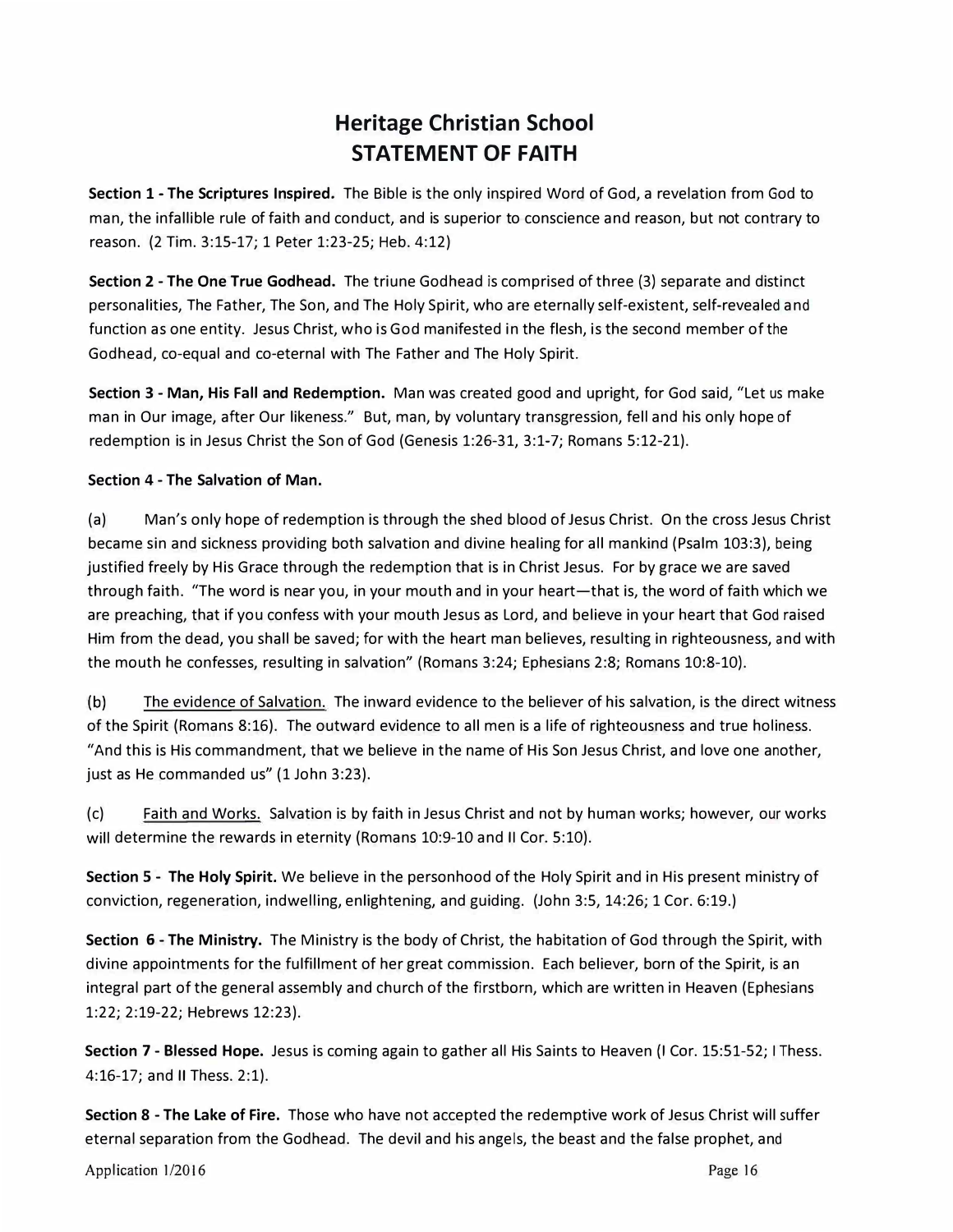anyone whose name was not found written in the book of life, shall be consigned to everlasting punishment in the lake of fire which burns with brimstone. This is the second death, the lake of fire (Rev. 19:20; 20:10- 15).

**Section 9 - The Millennial Reign of Jesus.** The return of our Lord Jesus Christ with His Saints from Heaven to rule and reign for one thousand years on earth as the Scriptures promised (Romans 11:25, 27; 2 Thess. 1:7; Rev. 19:11-16; 20:1-7). After this, there shall be a new heaven and a new earth (Rev. 21).

#### **Section 10 - Christian Life.**

(a ) Family; Household. "Above all, love each other deeply, because love covers over a multitude of sins. Offer hospitality to one another without grumbling. Each one should use whatever gift he has received to serve others, faithfully administering God's grace in its various forms. If anyone speaks, he should do it as one speaking the very words of God. If anyone serves, he should do it with the strength God provides, so that in all things God may be praised through Jesus Christ." (I Peter 4:8-11) Children, obey your parents; this is the right thing to do because God has placed them in authority over you. Honor your father and mother. This is the first of God's Ten Commandments that ends with a promise. And this is the promise: that if you honor your father and mother, yours will be a long life, full of blessing. And now a word to you parents. Don't keep on scolding and nagging your children, making them angry and resentful. Rather bring them up with the loving discipline the Lord himself approves, with suggestions and godly advice" (Ephesians 5:22-31, 33-6:4 (LB)).

(b ) Marriage. It is the overwhelming testimony of the God-breathed Holy Scriptures that the marriage covenant shall be reserved only for one man with one woman. "You wives must submit to your husbands' leadership **in** the same way you submit to the Lord. For a husband is in charge of his wife in the same way Christ is in charge of his body the Church. (He gave his very life to take care of it and be its Savior!) "A Man must leave his father and mother when he marries, so the two shall be one." "So again, I say, a man must love his wife as a part of himself: and the wife must see to it that she deeply respects her husbandobeying, praising and honoring him." (Ephesians 5:33)

Because God has ordained marriage and defined it as the covenant relationship between a man, a woman, and Himself, the Corporation and its Board of Directors, officers, employees, parents, students, volunteers and agents will only recognize marriages between a biological man and a biological woman. Finally, the facilities and property of the Corporation shall only host weddings between one man and one woman. We believe that the term "marriage" has only one meaning: the uniting of one man and one woman in a single, exclusive union, as delineated in Scripture. (Gen 2:18-25.) We believe that God intends sexual intimacy to occur only between a man and a woman who are married to each other. (1 Cor. 6:18; 7:2-5; Heb. 13:4.) We believe that God has commanded that no intimate sexual activity be engaged in outside of a marriage between a man and a woman. We believe that any form of sexual immorality (including adultery, fornication, homosexual behavior, bisexual conduct, bestiality, incest, and use of pornography) is sinful and offensive to God. (Matt 15:18-20; 1 Cor. 6:9-10.)

(c) Biological Gender. We believe that God wonderfully and immutably creates each person as male or female. These two distinct, complementary genders together reflect the image and nature of God. (Gen 1:26-27.) Rejection of one's biological sex is a rejection of the image of God within that person.